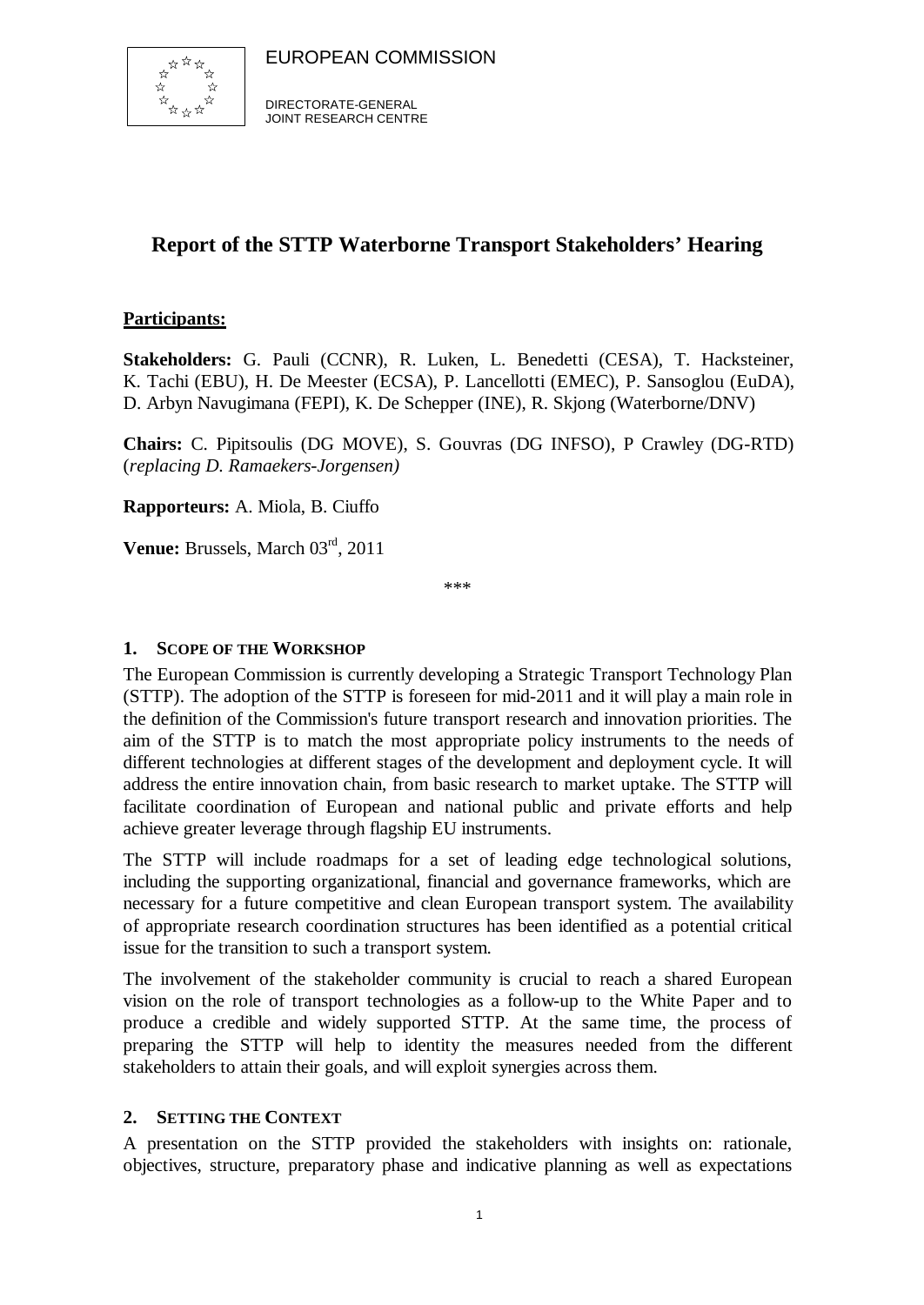

DIRECTORATE-GENERAL JOINT RESEARCH CENTRE

from stakeholders' hearings. It was emphasised that the term 'technology area' within the STTP is a comprehensive set of methods, practices and technologies with a shared focus of application.

Discussion during the workshop has been structured in accordance with a previously circulated questionnaire in: (1) Transport Vision and Activities: current status, development perspectives and expected impacts in first block; (2) competitive solutions; (3) achieving the Vision, essentially focussing on: barriers, shortcomings, funding and organisational requirements; (4) specific Questions Waterborne Transport.

The discussion therefore centred on how technology areas are expected to help the European Commission achieve its transport policy and transport research policy objectives, on the one hand, and how the European Commission can optimise resource use by investing in properly selected and prioritised technology areas via properly designed governance and funding schemes.

Stakeholders' advice is one of the inputs to the scientific process leading to the STTP Communication, as work is now focussed on identifying key technology areas in the ITS domain. Other input was requested by Mid March. It was made clear that an internet consultation will open soon for 8 weeks and stakeholders are also welcome to give their opinions either through the internet consultation or by sending emails to movesttp@ec.europa.eu. The Commission will take into consideration any input received in time.

### **3. SUMMARY OF MAIN DISCUSSION POINTS**

### **3.1. Transport Vision and Activities**

 $\overline{a}$ 

• Current role of Research Technological Development & Innovation (RTDI) in the sector

RTDI in waterborne transportation sector is very active. Ships generations evolve very rapidly (every 3-4 years). Waterborne transport<sup>1</sup> plays, indeed, a central role in the globalized market and ships manufacturers constantly try to move towards more profitable technologies in order to achieve higher market shares. As a result, today's ships are more and more complex systems, with many subsystems co-existing and working together. ICT are called to support the management of this complexity.

<sup>&</sup>lt;sup>1</sup> Waterborne transport includes maritime transport and inland navigation. The two sectors have specific technological and operational characteristics.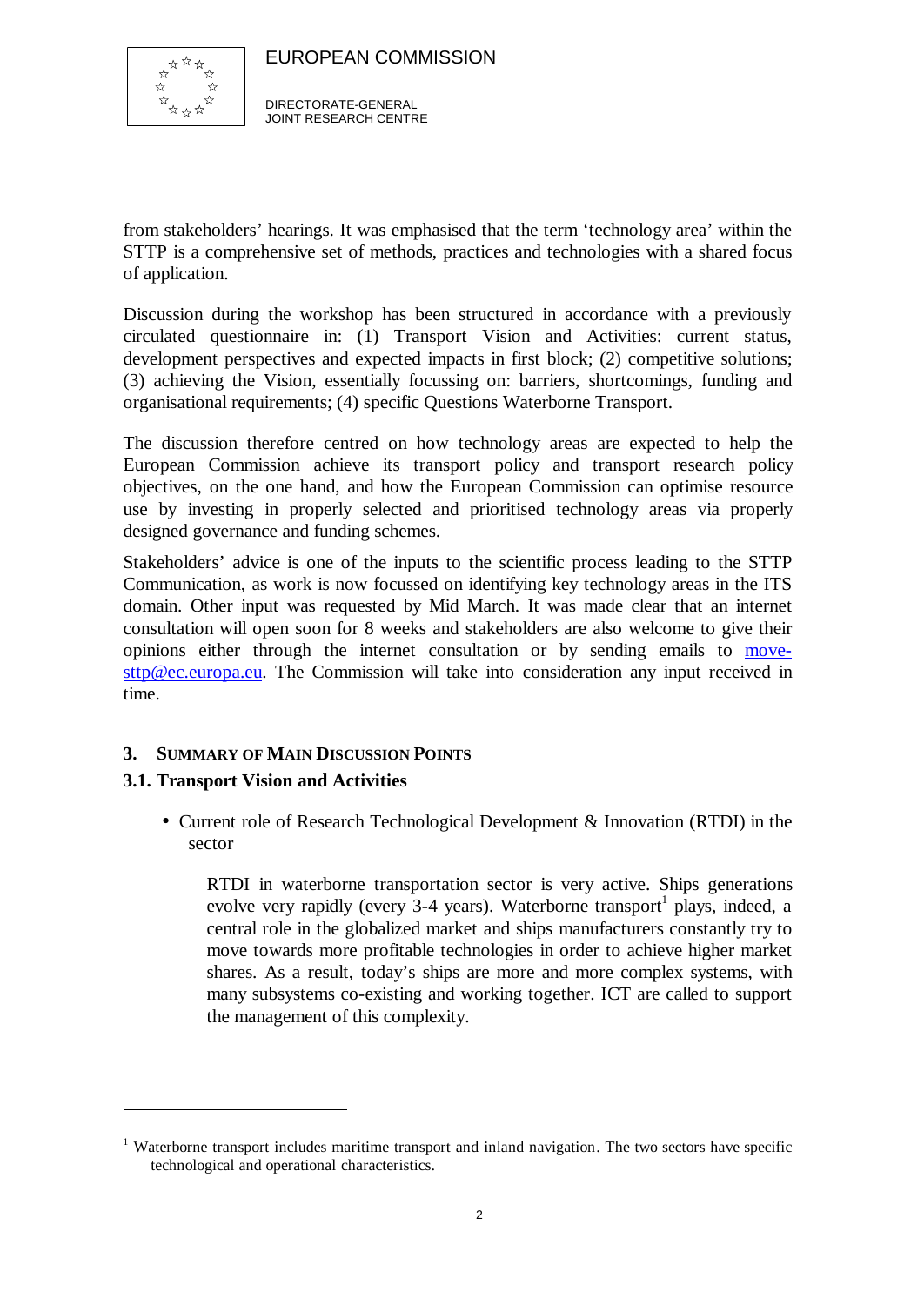

DIRECTORATE-GENERAL JOINT RESEARCH CENTRE

• Identified existing RTDI goals

Research Technological Development and Innovation on waterborne transport is focused on one hand on producing more efficient (in order to abate the continuously increasing operational costs) and less pollutant (to reduce the pressure on the environment that is becoming heavier and heavier) ships and, on the other hand, on increasing safety and security of the whole waterborne transportation sector. Furthermore, more and more attention is attracted by the transport infrastructures, in particular for in regards with the energy supply of vessels and the intelligent management of the whole transportation system.

• Emerging demands and changing operational scenarios

The waterborne transportation sector is growing fast at present (especially the maritime transport) and is also expected to have great potential for further development in the future (especially inland waterways). In particular, maritime transportation will more and more call for the use of super large container ships which in turn poses a problem on harbour capacities (both from an infrastructural point of view  $-$  i.e. the possibility for this type of vessels to enter ports – and from an operational point of view in order to reduce the operations of cargo loading and unloading). In addition the increasing use of inland navigation will ask for infrastructures able to rapidly connect this transportation system to other modes. Finally, the application of e-maritime technologies will contribute to operational change (less people involved in the vessel governance to reduce the impact of human behaviours/errors on ships' operation).

• Key technology themes

Key technological issues in which the sector will focus will thus be: i) increase vessels efficiency, ii) use of alternative (less pollutant/more energy efficient) fuels and energy sources (e.g. LNG, electricity, fuel cells, wind, nuclear power), iii) development of new/improved energy/fuel supply systems (e.g. shore-side electricity for vessels at berth, LNG bunkering systems, etc.), iv) application of emissions removal technologies and their adaptation to ships' technologies, v) use of ICT to improve the integration among the different sub-system co-existing within a ship, v) use of ITS technologies to increase the sector efficiency, safety and security and to improve the connection of waterborne sector with the other transport modes in a more integrated logistic supply chain (in particular for inland navigation).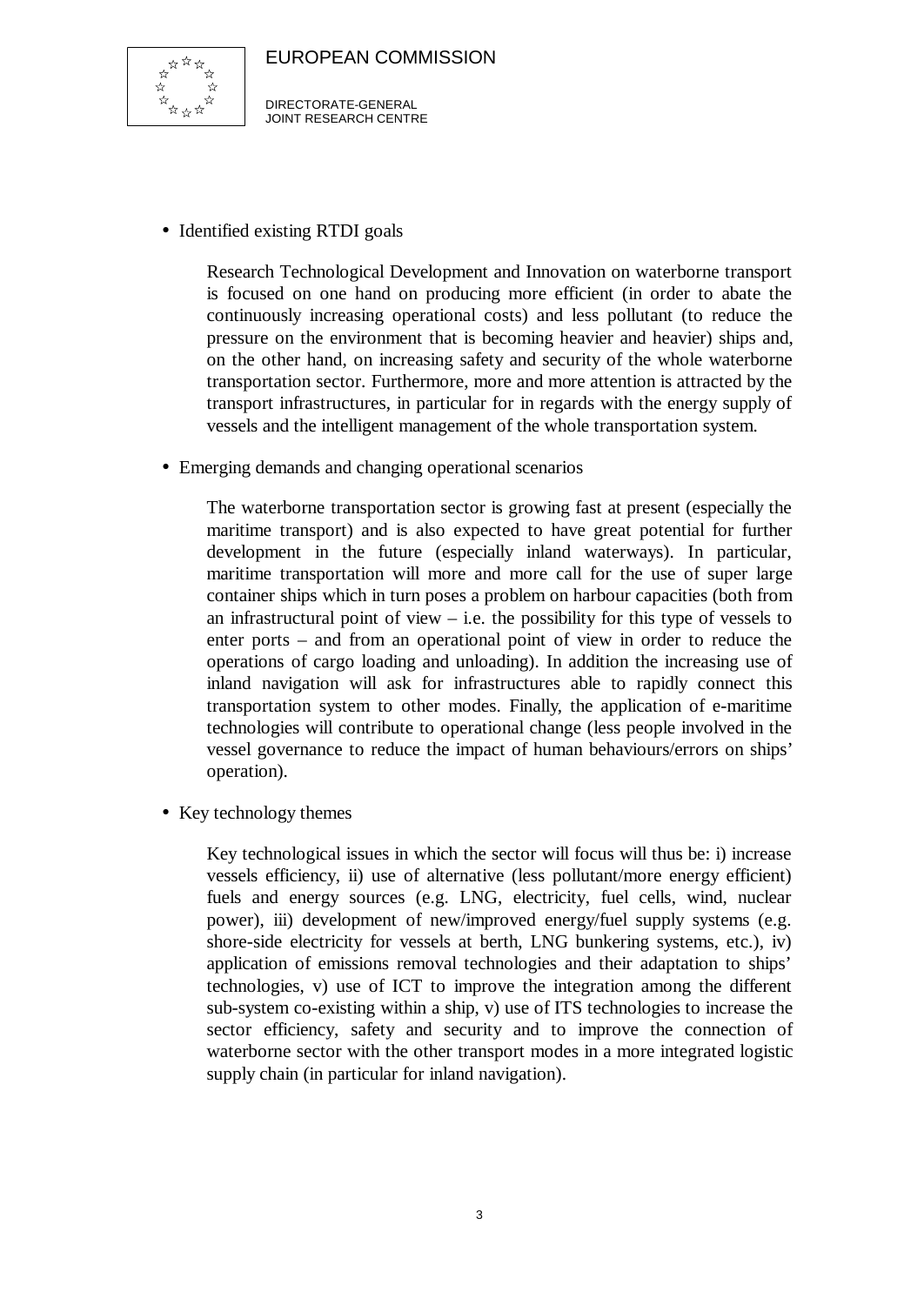

DIRECTORATE-GENERAL JOINT RESEARCH CENTRE

## **3.2. Achieving the Vision**

• Approaches to RTDI Development

Since waterborne transport is managed by private companies, innovation is driven by the necessity to be competitive in a globalized market and to meet regulatory requirements efficiently. However, this makes the sector more inertial to adopt innovations without a direct profit implication. The role of policy makers will be of primary importance. Suitable incentives schemes in the direction of the most important policy goals as well as the clear and well defined rules and regulatory frameworks will be necessary to help to stimulate innovation. In this light, an important role is expected to be played by SMEs, in particular for what concerns the demonstration/implementation phase of the new technologies.

• Identified innovation barriers/challenges

Several challenges have to be faced in order to innovate in the waterborne transportation system. Among them it is important highlighting the following: i) the sector changes very slowly. If it is true that new technological solutions are frequently available (every 3-4 years), the long ship life (25-30 years and even more for inland navigation) can make the adoption of new technologies very slow (retrofitting of existing vessels with new solutions is sometimes unfeasible from a practical and/or economical point of view). However, it may be possible in other situations, e.g. double hulls, stabilisation of roro ferries and after treatments for exhaust gases. ii) Shipping companies and manufacturers usually hardly invest in technologies without a direct profit implication or a regulatory requirement; iii) the regulation is often controlled at global level via the IMO rather than within direct EU jurisdiction.

• Contribution to EU policy objectives

The waterborne sector has a relevant role within the EU socio-economic and environmental system. Indeed, maritime transport accounts for about 40% of EU transport volumes and is constantly growing. In addition, more and more attention is focused on the role which the inland navigation is increasingly playing. For this reason, achieving a sustainable development for Europe requires urgent actions on the waterborne transportation system as well. As an example, the Europe 2020 strategy, which calls for the 20% carbon emissions reduction by 2020 (among the other things) from all the sectors, will be hardly reached if such a reduction is not achieved also in the waterborne transport. In addition, strengthening the inland navigation sector may contribute to attract transport demand from other, more polluting, land-based modes, with consequent environmental impacts.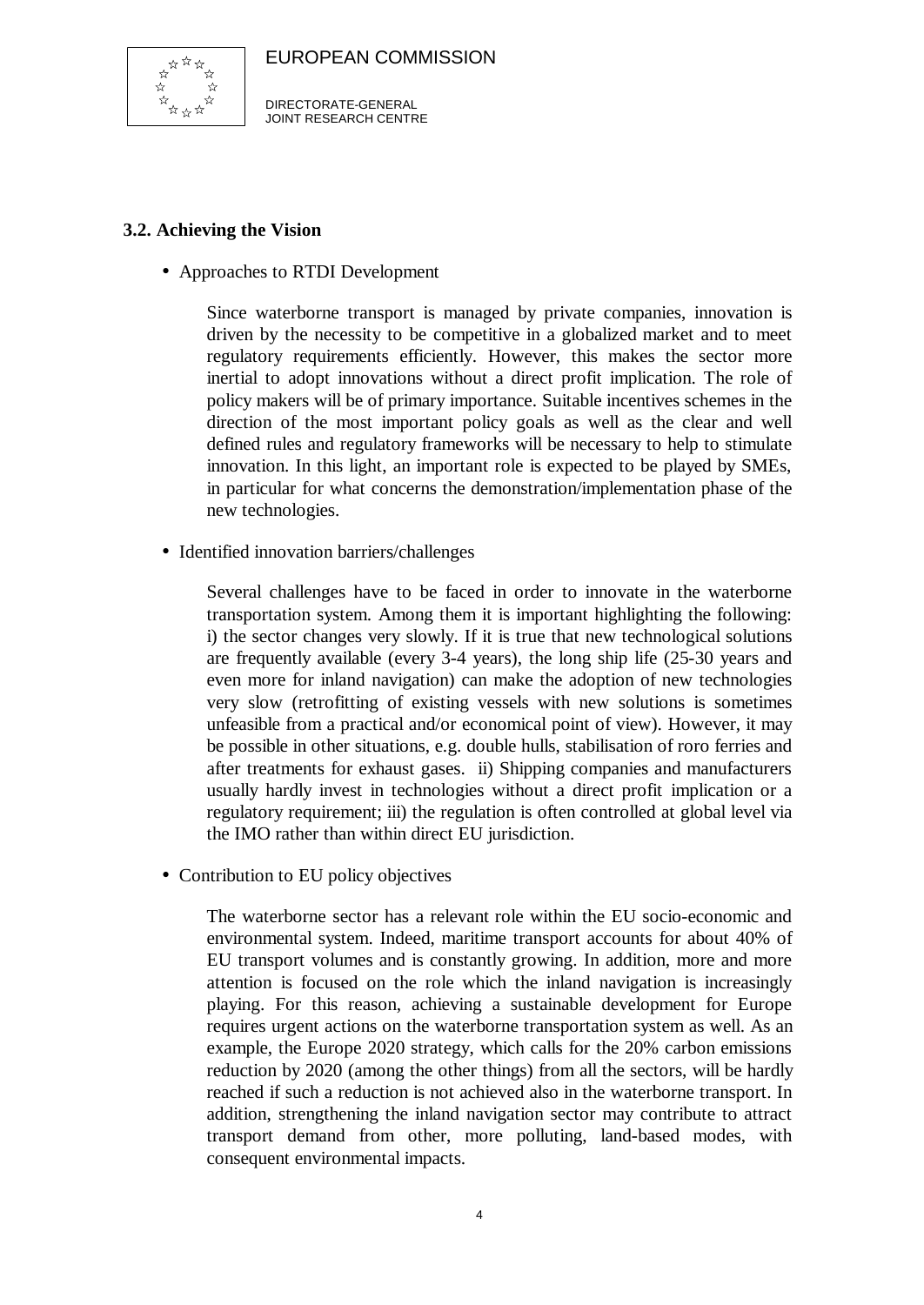

DIRECTORATE-GENERAL JOINT RESEARCH CENTRE

• International/Global dimension

Maritime transport accounts for about 90% of the volume of international trade and is one of the main actors in our globalized economy. Although it is more efficient than the other transportation modes, the externalities that it produces both at a global and local levels are not negligible (e.g. waterborne transport is responsible for about 4% of total greenhouse gas emissions, 5% of the total tropospheric sulphate burden). Furthermore, the foreseen development of the sector together with its inertia to rapid changes and improvements compared to other transport modes will raise its share to the total anthropogenic emissions in the near future. Technological innovation in this sector will therefore have global dimensions (as shown also by the attention that the International Maritime Organization is dedicating to this issue).

• Recommended actions at EU level

The main recommendation is to clearly point out, at a European level, the objectives to be reached. It is then necessary to define and to implement a strict regulatory framework. The work carried out so far for increasing the sector safety and security (e.g. the introduction of the SeaSafeNet monitoring systems for all vessels around Europe) and for promoting inland navigation while further reducing its pressure on the environment (see e.g. PLATINA project) should continue and should be strengthened.

#### **4. SECTOR-SPECIFIC/ADDITIONAL POINTS**

There are some additional sector specific technological constraints to innovation in the shipping industry: i) propulsion accounts for a remarkable share of the ship energy consumption (from 60% in cruise vessels to 90% for freight carriers). Considering the power and performance demands of large modern vessels, several orders of magnitude (and with the possible exception of bio fuels), changes in emissions will not occur using foreseeable technology or without extreme changes of propulsion systems, e.g. towards nuclear power (with the consequent costs and acceptability issues) or renewables (with consequent lower powers & implications for the type of shipping, cost, transported volumes and speeds; ii) alternative energy sources such as electricity, wind and fuel cells may yield less power and will only marginally support the vessels propulsion systems due to the high power required (this in particular for maritime navigation); iii) LNG may be a cleaner alternative for certain applications, but it requires three times more space than oil and there are storage, fueling and "offgassing" issues. This calls for innovation in the bunkering technologies and on board storage to be efficient and cost effective.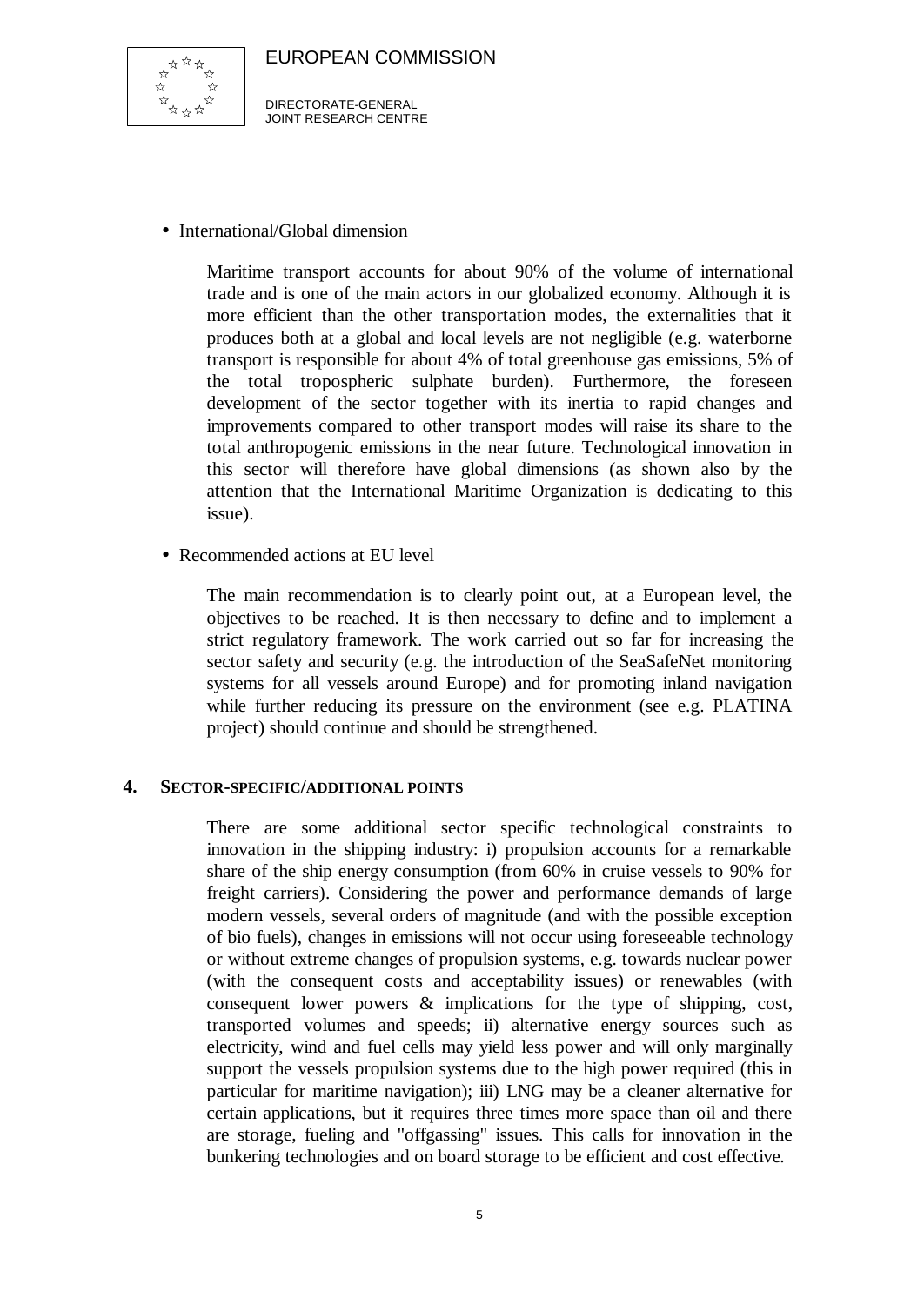

DIRECTORATE-GENERAL JOINT RESEARCH CENTRE

**5. BESIDES THE EXPLORATION OF ALTERNATIVE PROPULSION SYSTEMS, A RANGE OF ISSUES AND TECHNOLOGIES COULD BE EXPLORED: AUTOMATIC NAVIGATION SYSTEMS, LONG RANGE WATER LEVEL FORECASTS AND INTEGRATED DECISION SUPPORT SYSTEM FOR SKIPPERS (RIS + SHIP + CARGO), HULL OPTIMISATION, NEW MATERIALS AND ENERGY MANAGEMENT PLANS. CONCLUSIONS AND NEXT STEPS**

The waterborne transportation sector is important for society, transporting more than 90 % of goods and inland navigation provides an efficient alternative to road. The waterborne sector has the potential to reduce further its impact on the environment and to contribute to sustainable development by means of technological innovations. Research on new solutions will be directly supported by private companies when they can drive the company's competitiveness. Policy actions should pay particular attention to ensure that any regulatory framework is compatible with existing or foreseen technologies arising from research.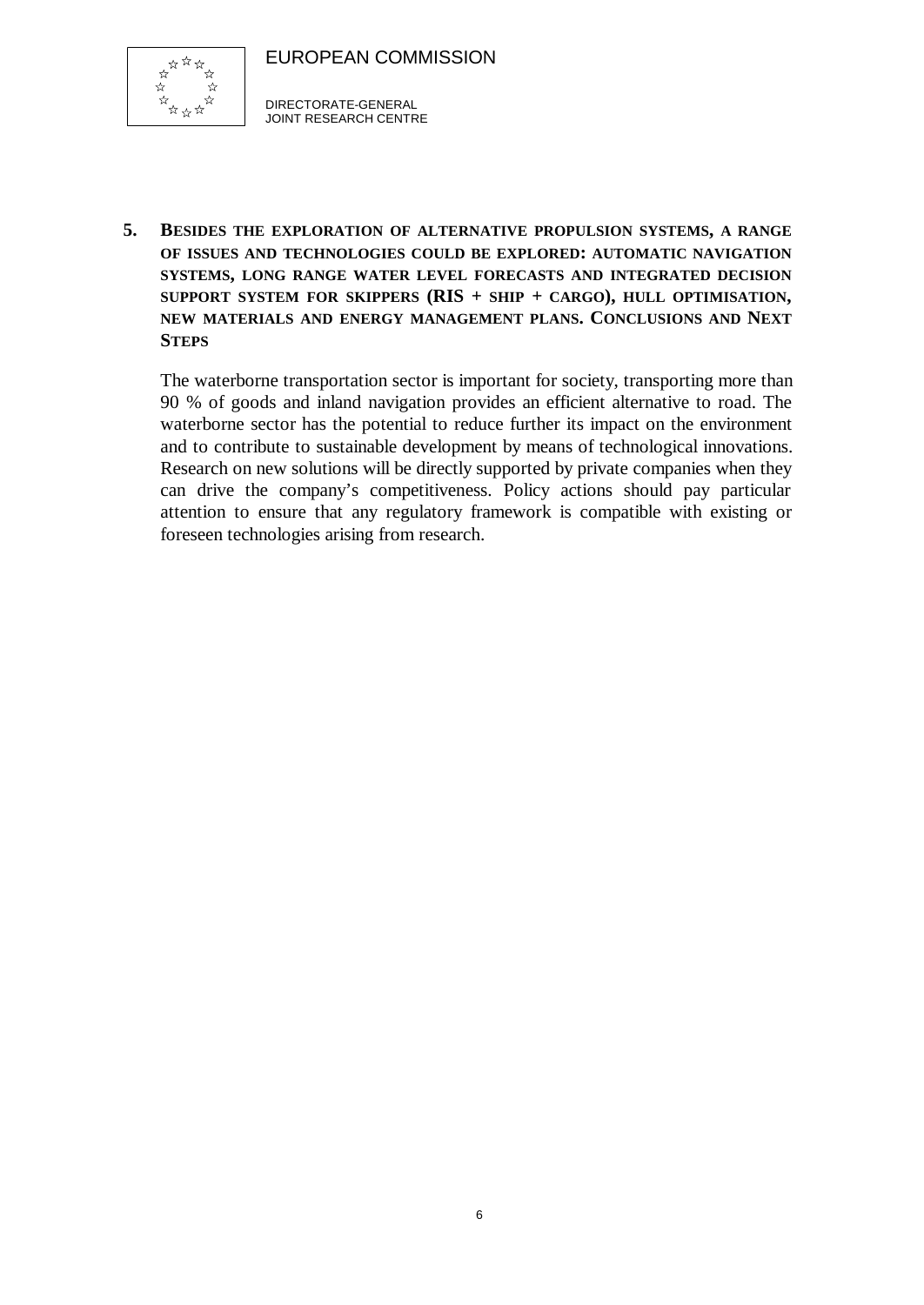

DIRECTORATE-GENERAL JOINT RESEARCH CENTRE

## **APPENDIX 1**

# **Stakeholder hearing Waterborne Transport**

## **Thursday, 03 March 2011, 09.30 – 12.40 Meeting Room SDME 2F**

# **- DRAFT AGENDA -**

|                 | Chairpersons: C. Pipitsoulis, DG MOVE<br>S. Gouvras, DG INFSO<br>P Crawley (DG-RTD) (replacing D. Ramaekers-Jorgensen) |
|-----------------|------------------------------------------------------------------------------------------------------------------------|
| $09.30 - 09.40$ | Welcome and introduction of the participants<br>(All)                                                                  |
| $09.40 - 10.00$ | Objectives of the STTP, purpose of the hearings<br>(R. Juriado, DG MOVE)                                               |
| $10.00 - 11.30$ | General questions (Part 1 of questionnaire)<br>(All)                                                                   |
|                 | $11.30 - 11.45$ Coffee break                                                                                           |
| $11.45 - 12:20$ | ITS specific questions (Part 2 of questionnaire)<br>(All)                                                              |
| $12.20 - 12.30$ | Open floor for further stakeholder interventions<br>(All)                                                              |
| $12.30 - 12.40$ | Summary<br>( <i>chairs</i> )                                                                                           |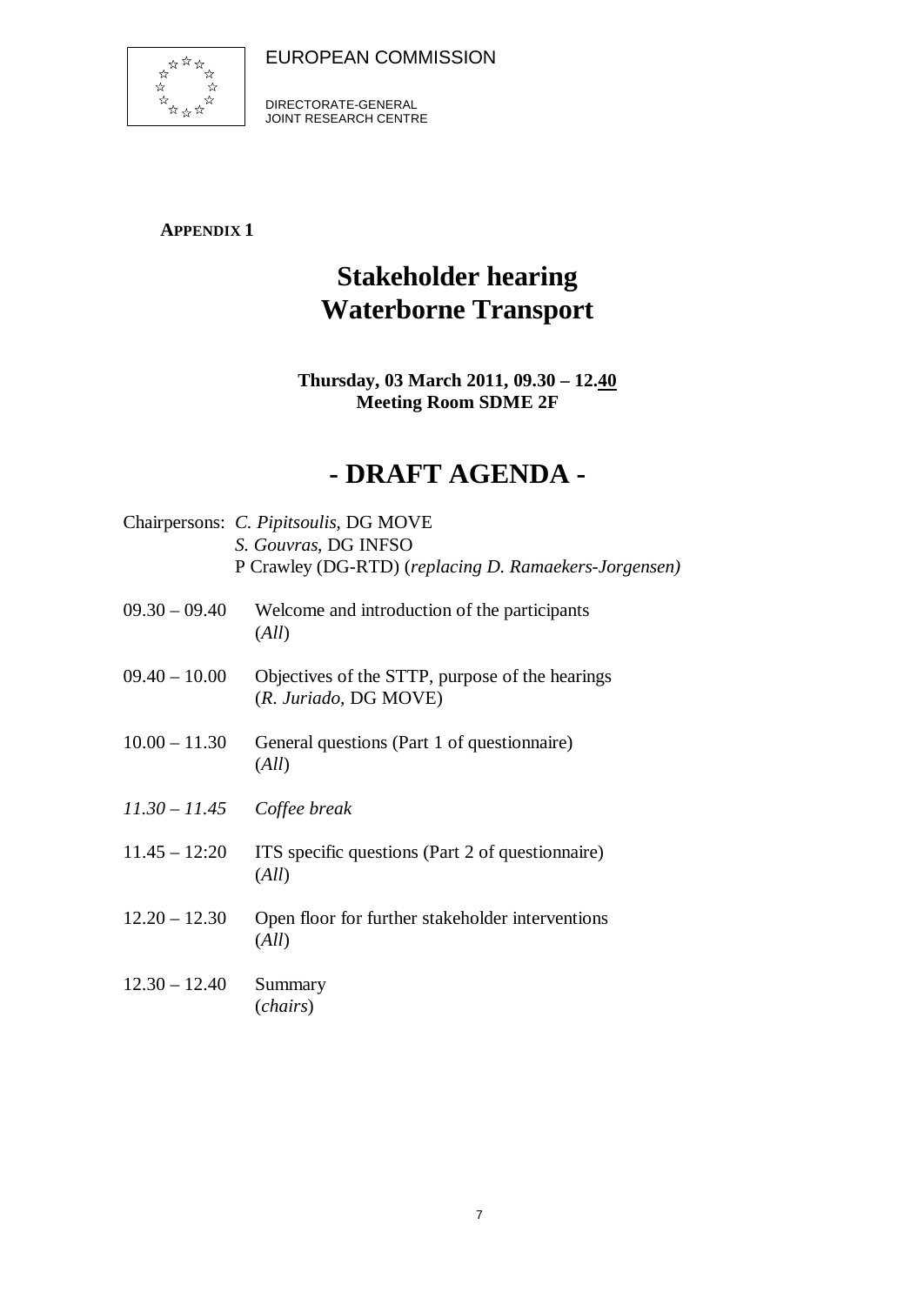

DIRECTORATE-GENERAL JOINT RESEARCH CENTRE

## **APPENDIX 2**

## **Waterborne questionnaire**

### **1. INTRODUCTION**

These questions are designed to facilitate the stakeholder hearings. We would appreciate, if you could send us your answers to the questions 1 week before the next meeting. Please answer them in the way you consider most appropriate to convey your key messages. It would be helpful, if you could identify to which mode/technology area your answer relates to. To help answering the questions some suggestions are given regarding what could be explained under each question.

### **2. GENERAL QUESTIONS**

### **2.1. Transport Vision and Activities**

### *2.1.1. Current state of play within transport?*

*Indicate*: market readiness/penetration of the different technologies within the activity area for each mode or cross-modal issues; on-going or planned public, public-private or private initiatives relevant for the STTP; type and scale of initiatives at which level - International/EU/MS/Regions

### *2.1.2. Likely evolution of transport?*

*Indicate*: major trends in the transport sector (technology and actors); evolution of transport needs (volume and quality); likelihood of structural changes as a result of new business models, globalisation, competition; influence of the market structure on future market potential; possible effects of legislation etc

> *2.1.3. Key technology penetration targets (2020, 2030, and 2050)? What are the main assumptions underlying these estimates? What are the main barriers to overcome to achieve them?*

*Indicate*: main constraints and showstoppers, risks, needs for technological breakthroughs, resource/feedstock availability, consequences for the current infrastructure, etc

> *2.1.4. If these targets are met, what will be the contribution to EU policy goals in the field of transport?*

*Indicate*: Contribution to (1) achieving low-carbon transport (reducing CO2 emissions and dependency on imported oil), (2) achieving seamless mobility in a Single European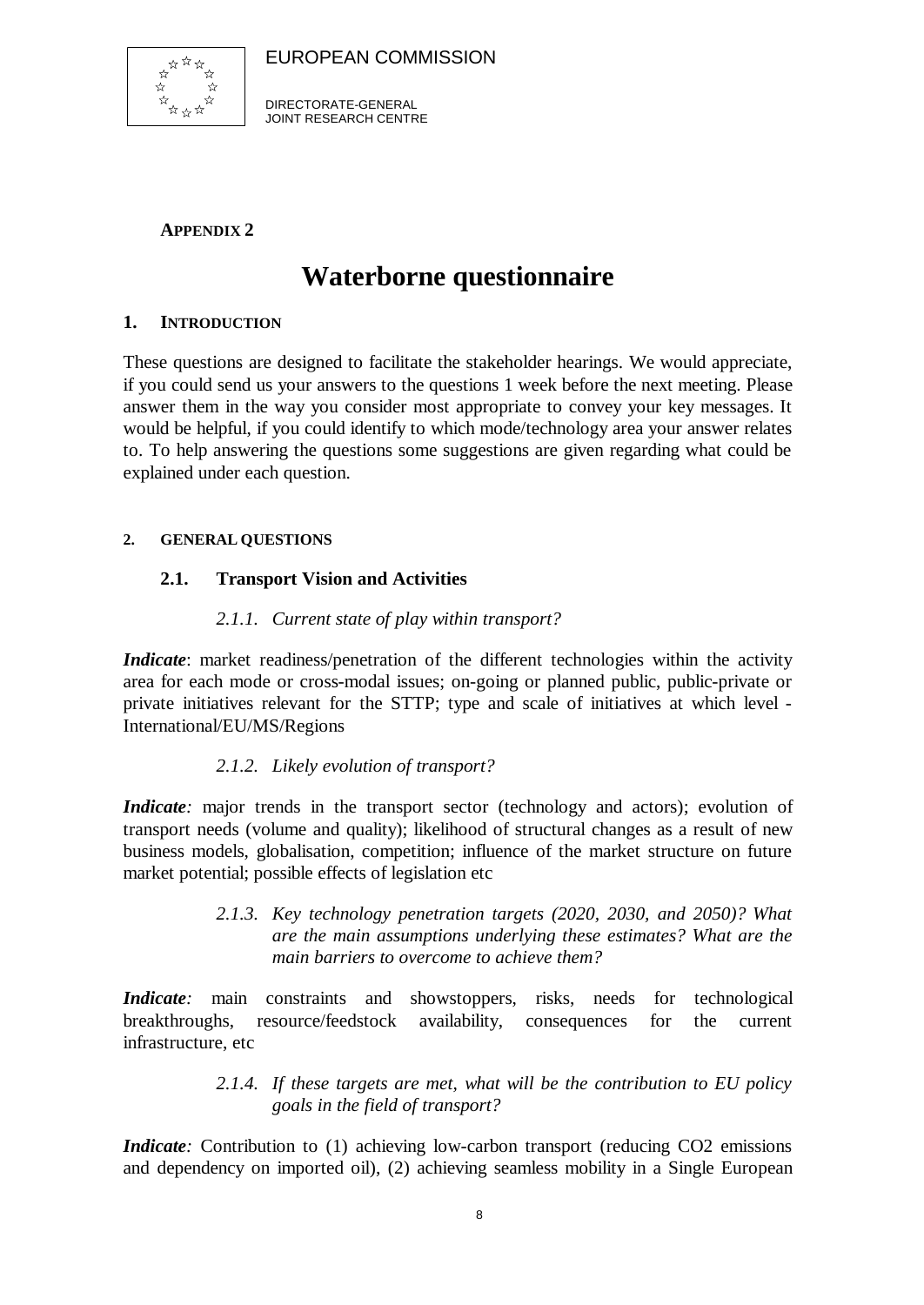

Transport Area (establishment of a seamless European TEN-T network that is intelligent, efficient, and green, single European 'transport ticket' for passengers and freight), (3) competitiveness and innovation (e.g. future market sizes for a given technology, European share of new market, additional jobs, export revenues), (4) other policy goals (such as reduction of congestions, local/urban pollution, noise reduction, damage to cultural heritage, etc.)

### *2.1.5. Contribution to the overall ('well to wheel') energy efficiency?*

*Indicate:* Effects on energy efficiency in electricity and fuels supply, as well as in use; evolution over time and depending on market penetration, etc

> *2.1.6. Are there any interactions with other community policies and initiatives?*

*Indicate*: Potential contribution of the technology to other EU policies; need for measures and initiatives in other policy areas to support the market penetration of the technologies

> *2.1.7. Which are the main competing or synergetic technologies within the activity area? (in relation to the indicated market penetration targets)*

### **2.2. Achieving the Vision**

*2.2.1. Is your vision achievable under a 'business as usual' scenario?*

*Indicate*: Current support programmes and policy measures and their expected impact

*2.2.2. Are there barriers to innovation? Is there a need for change in the innovation system?*

*Indicate*: For the mode in question any weaknesses in the current system

*2.2.3. Does the considered mode/sector already benefit from or plan to setup initiatives to bridge the gap between the current state of technology and a cost-effective market entry? What would be the critical mass (e.g. investment) needed for such initiatives? What new approaches could be considered to accelerate innovation?*

*Indicate*: i.e. how could the STTP help the sector; which actions of it would be most effective; what impact could be expected with respect to 'business as usual (i.e. No STTP)?

> *2.2.4. What actions need to be carried out at European level? What actions would be better implemented at national and or regional level? Is*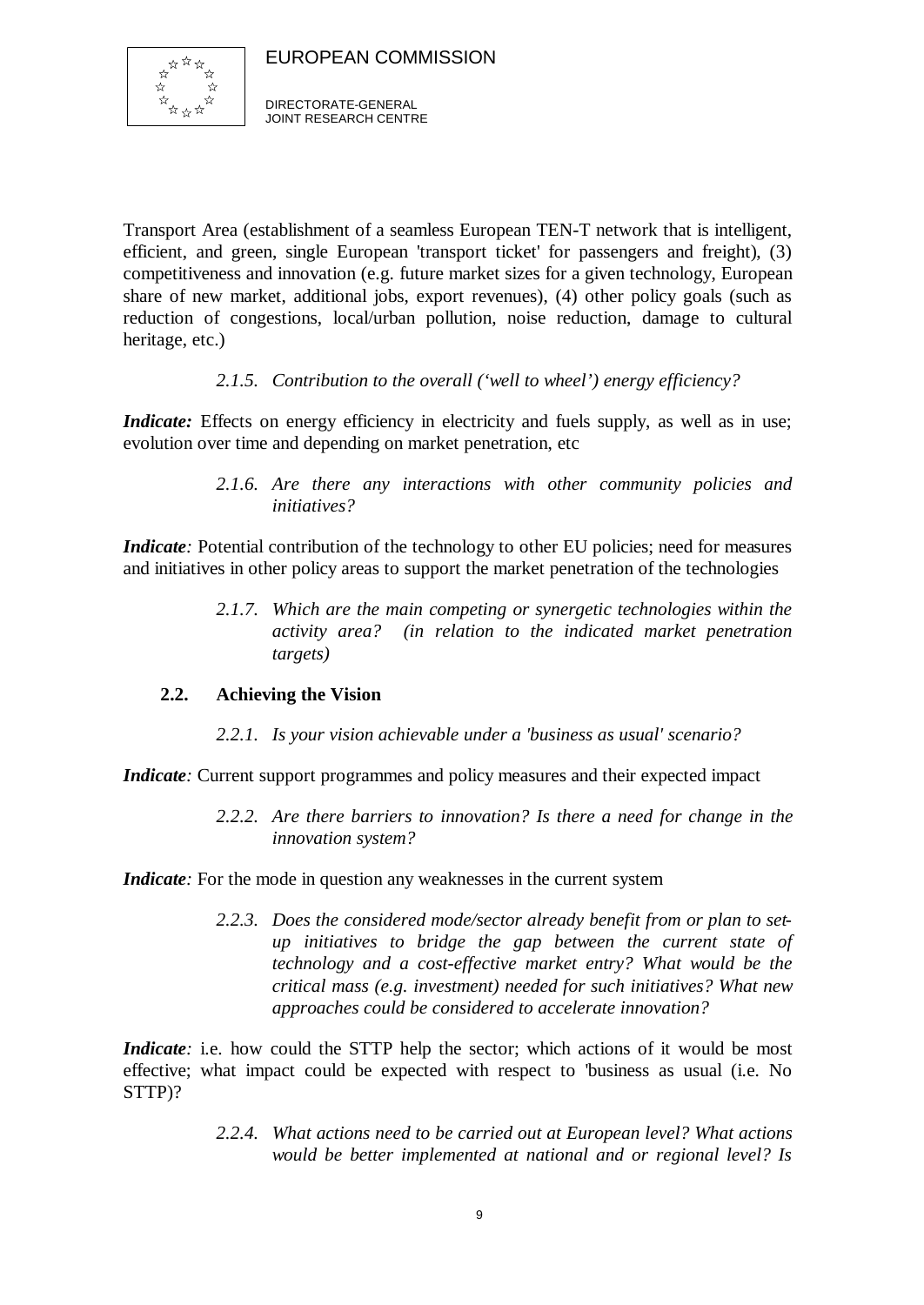

DIRECTORATE-GENERAL JOINT RESEARCH CENTRE

*there a need, or a potential benefit, to integrate or to better coordinate action carried out at different levels?*

*2.2.5. International Dimension - Is there a potential for international cooperation? What type of cooperation?* 

*Indicate*: Major initiatives in other countries; assessment of specific opportunities for international cooperation

### **3. SECTOR/ISSUE SPECIFIC QUESTIONS**

### **Waterborne transport (covering maritime and inland waterways):**

In your view:

- 1. What are the conditions/limitations to achieve seamless transport for passengers and freight in the European transportation services including the waterborne leg?
- 2. How could ITS (Intelligent Transport Systems) such as eMaritime, and/or eFreight services assist in achieving the strategic, tactical and operational goals in waterborne transport? What types of hurdles need to be addressed (research, investments, role of shore based organisations, existing regulations/legislation, maturity of technology, human factors/change management)?
- 3. How do you envisage innovation and the use of advanced information technologies in bridging the fragmentation in the maritime transport sector?
- 4. Are new vessel designs and materials in ship building and the use of cleaner fuels and/or scrubbers for greener shipping strategic/vital solutions for the European shipping?